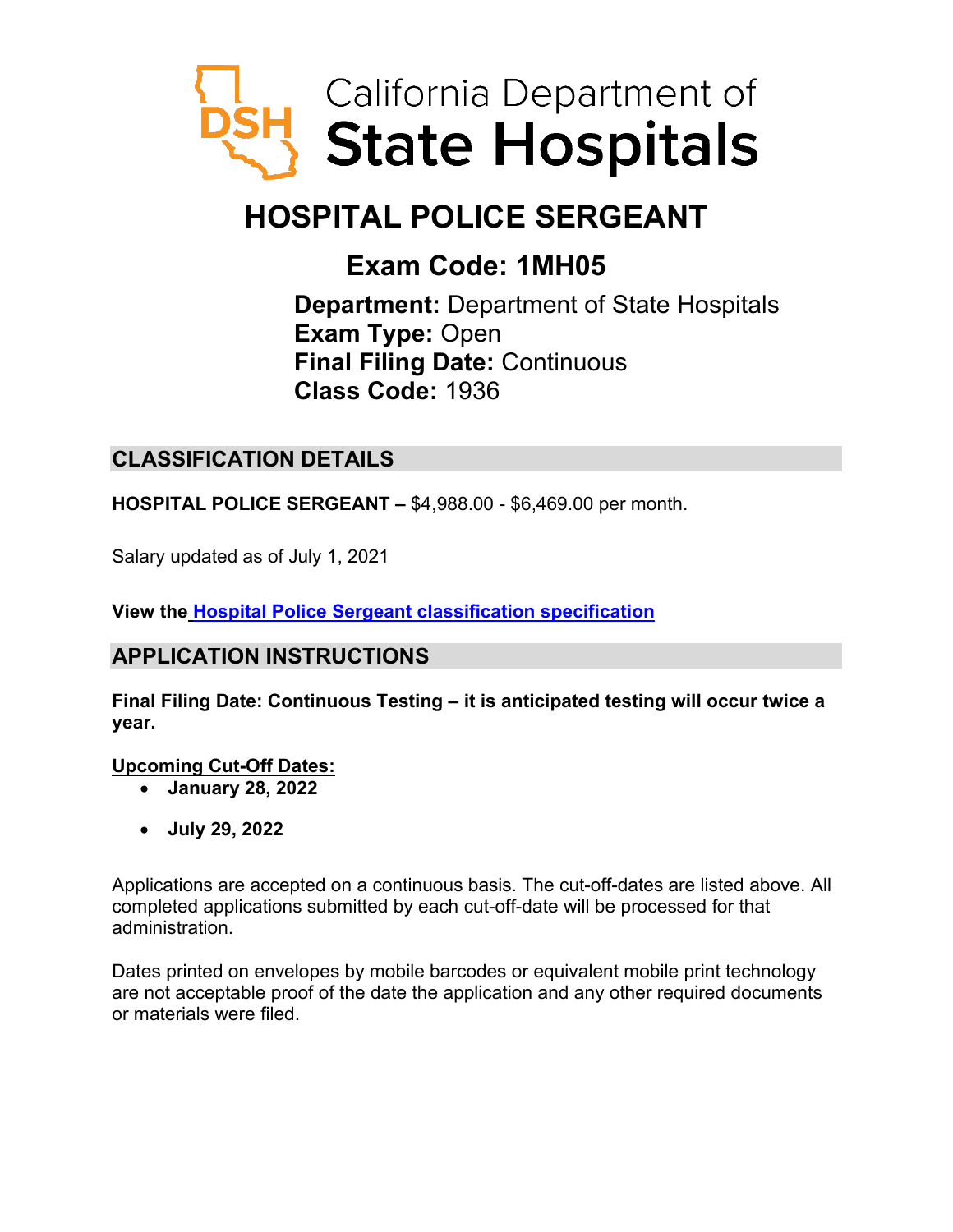#### **Who Should Apply**:

Applicants who meet the Minimum Qualifications as stated on this bulletin may apply for and take this examination. Once you have taken this examination, you may not retake it for **ten (10)** months.

Unless otherwise stated on this bulletin, you must meet the Minimum Qualifications by the Final Filing Date or cut-off-date stated above.

#### **How to Apply**:

Applicants are required to submit an [Examination Application \(STD 678\),](https://jobs.ca.gov/pdf/std678.pdf) found at [www.calcareers.ca.gov,](http://www.calcareers.ca.gov/) either by mail, in person, or via email to the address listed below.

#### **The preferred method to apply is by emailing your STD 678 to:**

#### **[HospitalPoliceSergeant@dsh.ca.gov](mailto:HospitalPoliceSergeant@dsh.ca.gov)**

#### **Electronic signatures are acceptable.**

Indicate the Classification on your Examination Application (STD 678).

You may apply by mail or in person to: Department of State Hospitals – Sacramento Attn: Selection Services Unit, MS-14 1215 O Street Sacramento, CA 95814

In person hours: Monday through Friday, 8am to 5pm (excluding State holidays)

#### **Special Testing Arrangements:**

If you require assistance or alternative testing arrangements due to a disability, please contact the testing department listed in the Contact Information section of this bulletin.

#### **Examination Date:**

Web-Based Written Exam: It is anticipated the exam will be held in August and/or September of 2022.

#### **MINIMUM QUALIFICATIONS**

All applicants must meet the education and/or experience requirements as stated on this exam bulletin to be accepted into the examination. Part-time or full-time jobs,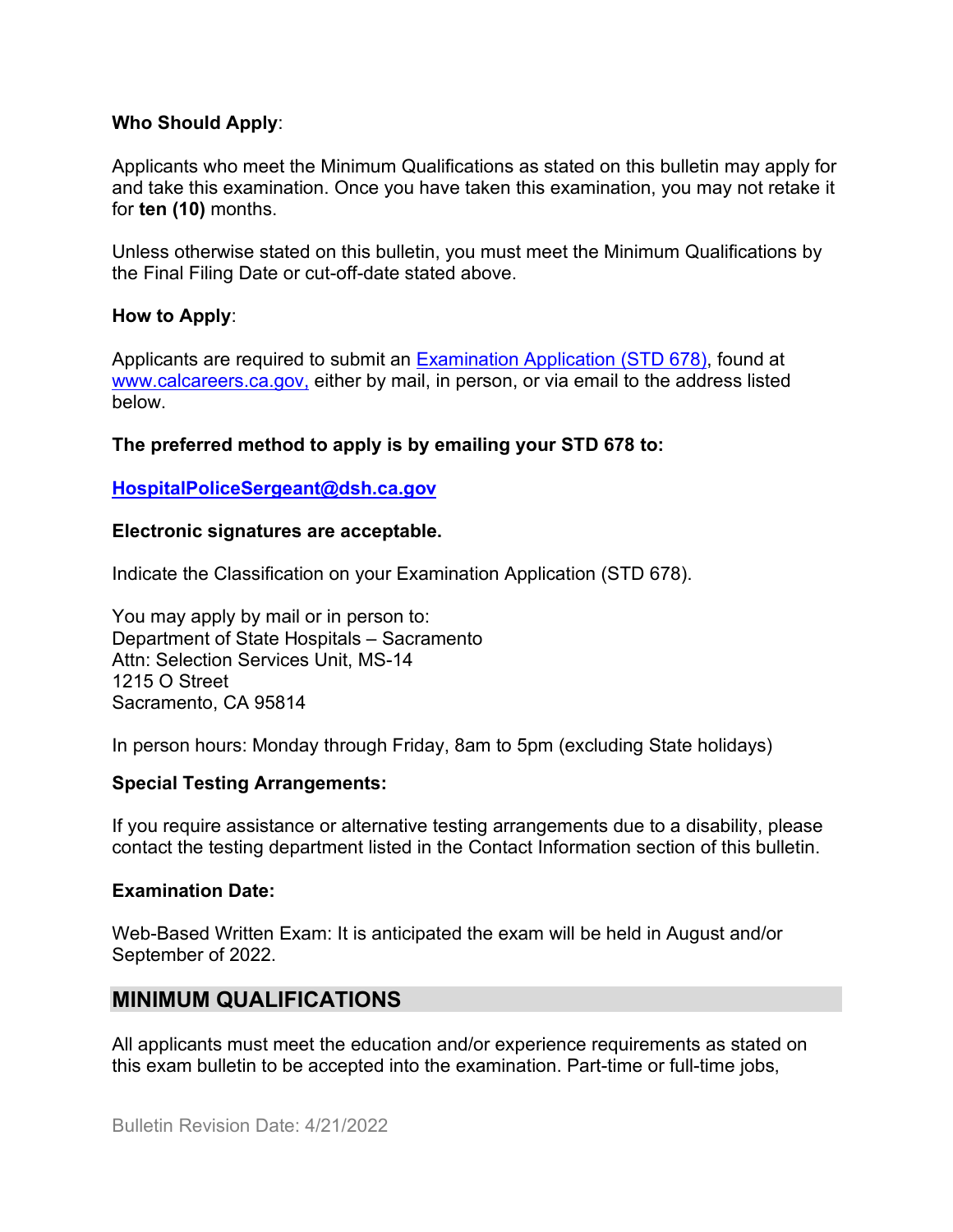regardless of whether paid or volunteer positions, and inside or outside California state service will count toward experience.

Education: Equivalent to completion of the 12th grade. **AND** 

Training Requirement: Satisfactory completion of the training requirements of Penal Code Section 832. Candidates may be admitted to the examination before completion of Penal Code Section 832, but must successfully complete this training before being eligible for appointment.

#### **AND**

#### **EITHER 1**

Experience: Two years of experience in the California state service performing the duties of a Hospital Police Officer.

#### **OR 2**

Experience: Three years of full-time, paid California peace officer experience. Two years of college or university level education in criminal justice administration or related field in law enforcement may be substituted for one year of the required experience. Education may be substituted up to a maximum of two years of experience.

## **SPECIAL PERSONAL CHARACTERISTICS**

A sympathetic understanding of the problems of the mentally ill; tolerance, tact and emotional stability; ability to remain calm in emergency situations; and willingness to work at night and to report for duty at any time when emergencies arise.

## **SPECIAL PHYSICAL REQUIREMENTS**

Possession and maintenance of sufficient strength, agility, and endurance to perform during physically, mentally, and emotionally stressful and emergency situations encountered on the job; and sufficient hearing and vision to effectively perform the essential functions of the job.

## **DRIVERS LICENSE REQUIREMENT**

Possession of a valid driver license of the appropriate class issued by the Department of Motor Vehicles. Applicants who do not possess the license will be admitted to the examination but must secure the license prior to appointment.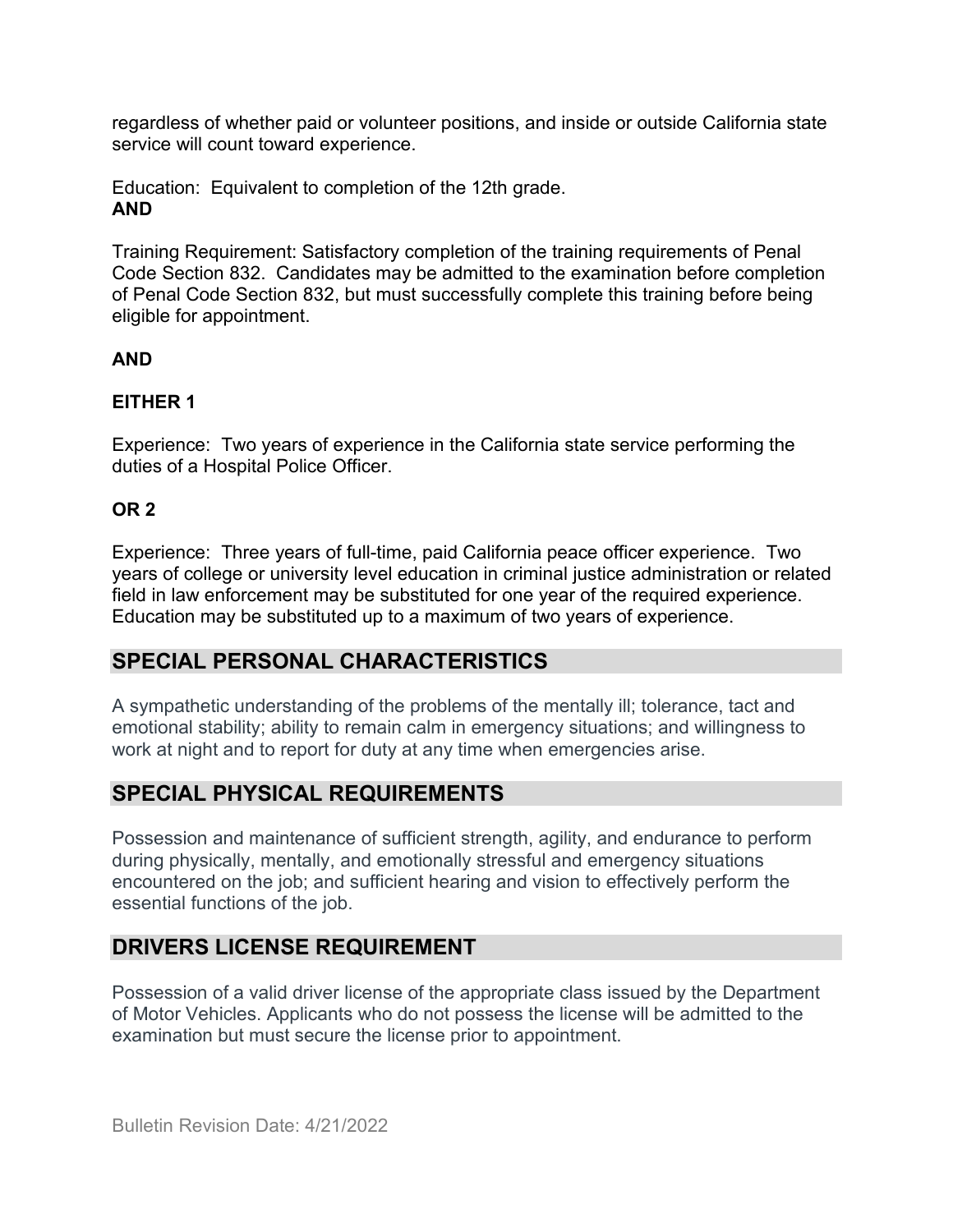## **DEFINITION OF TERMS**

#### High School Equivalence:

Equivalence to completion of the 12th grade must be demonstrated by: (1) possession of a high school diploma; (2) pass the General Education Development (GED) test or other high school equivalency test approved by the State Department of Education that indicates high school graduation level; (3) pass the California High School Proficiency Examination; or (4) have attained a two-year, four-year, or advanced degree from an accredited college or university.

The high school shall be either a United States public school, an accredited United States Department of Defense high school, or an accredited or approved public or nonpublic high school. Any accreditation or approval required by this subdivision shall be from a state or local government educational agency using local or state government approved accreditation, licensing, registration, or other approval standards, a regional accrediting association, an accrediting association recognized by the Secretary of the United States Department of Education, an accrediting association holding full membership in the National Council for Private School Accreditation (NCPSA), an organization holding full membership in AdvancED, an organization holding full membership in the Council for American Private Education (CAPE), or an accrediting association recognized by the National Federation of Nonpublic School State Accrediting Associations (NFNSSAA).

#### Penal Code Section 832

Satisfactory completion of the training requirement of Penal Code Section 832 may be demonstrated with possession of a P.C. 832 Arrest Certificate.

## **AGE LIMITATION**

Minimum age for appointment is 21 years of age.

## **PEACE OFFICER STANDARDS**

#### Citizenship Requirement:

Pursuant to Government Code Section 1031(a), in order to be a peace officer, a person must be either a U.S. Citizen or be a permanent resident alien who is eligible for and has applied for U.S. Citizenship. Any permanent resident alien who is employed as a peace officer shall be disqualified from holding that position if his/her application for citizenship is denied.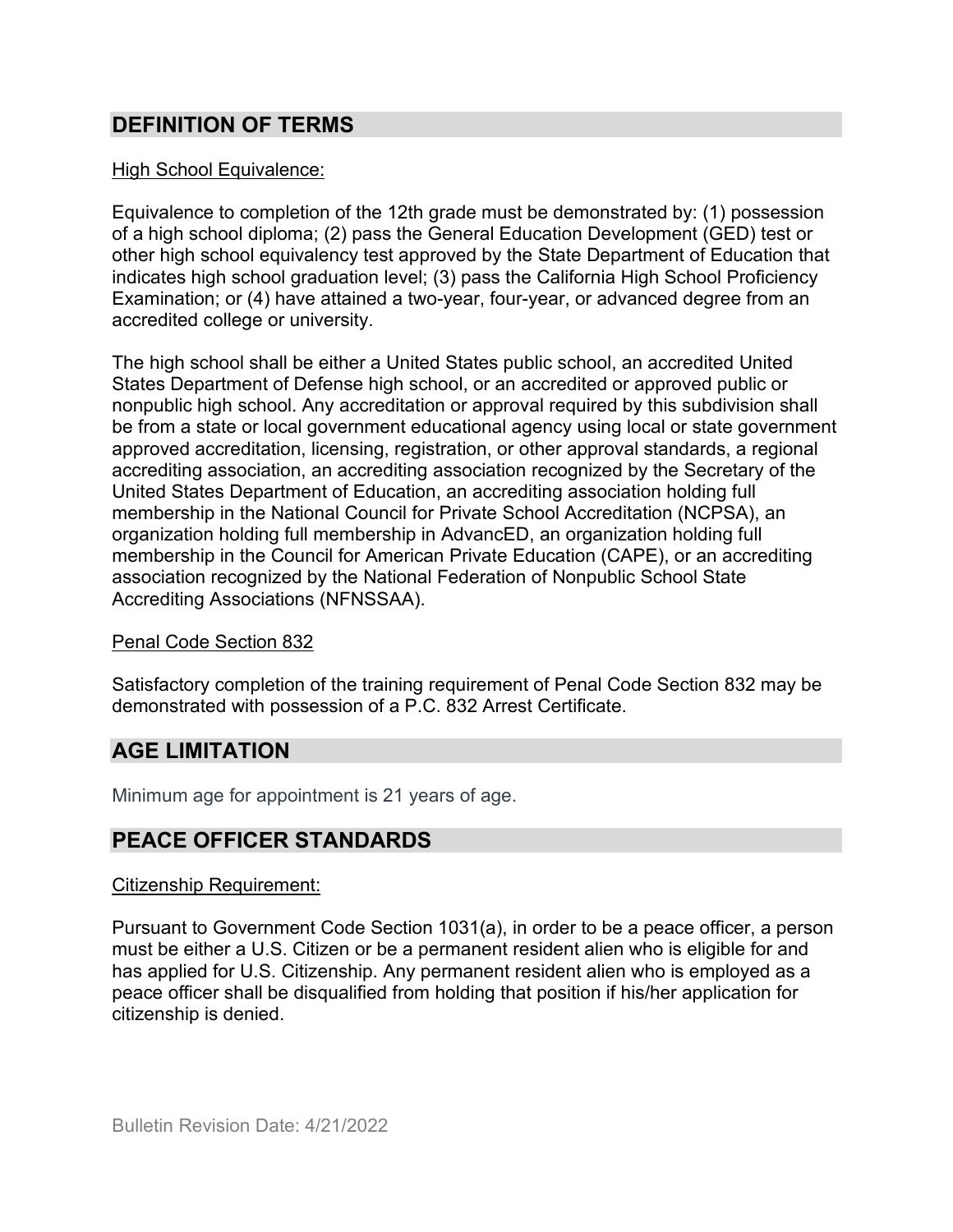#### Felony Disqualification:

Pursuant to Government Code Section 1029(a), persons convicted of a felony are disqualified from employment as peace officers except as provided under Welfare and Institutions Code, Division 2, Chapter 3, Article 8, Section 1179(b), or Division 2.5, Chapter 1, Article 4, Section 1772(b). Except as provided for by these statutes, persons convicted of a felony are not eligible to compete for, or be appointed to, positions in these classes.

#### Background Investigation:

Pursuant to Government Code Section 1031, persons successful in peace officer examinations shall be required to undergo a thorough background investigation prior to appointment. Persons unsuccessful in the background investigation cannot be appointed as peace officers.

#### Medical/Psychological Screening Requirement:

Pursuant to Government Code Section 1031(f), persons successful in peace officer examinations are required to successfully pass a thorough medical and psychological screening prior to appointment date. Persons unsuccessful in the medical and psychological screening cannot be appointed as peace officers.

#### Drug Testing Requirement:

Applicants for positions in these classes are required to pass a drug-screening test. (The drug-screening test will be waived for employees who are currently in a designated "sensitive" class for which drug testing is required under State Personnel Board Rule 213.)

## **POSITION DESCRIPTION**

Under general supervision, the Hospital Police Sergeant plans, organizes, and directs the work and training of subordinate police officers and does other related work. The Hospital Police Sergeant supervises Hospital Police Officers assigned to a shift or unit and may perform administrative duties as directed.

## **EXAMINATION SCOPE**

This examination consists of the following components:

**Web-Based Written Examination -** Weighted 100% of the final score.

In addition to evaluating applicants' relative knowledge, skills, and ability, as demonstrated by quality and breadth of education and/or experience, emphasis in each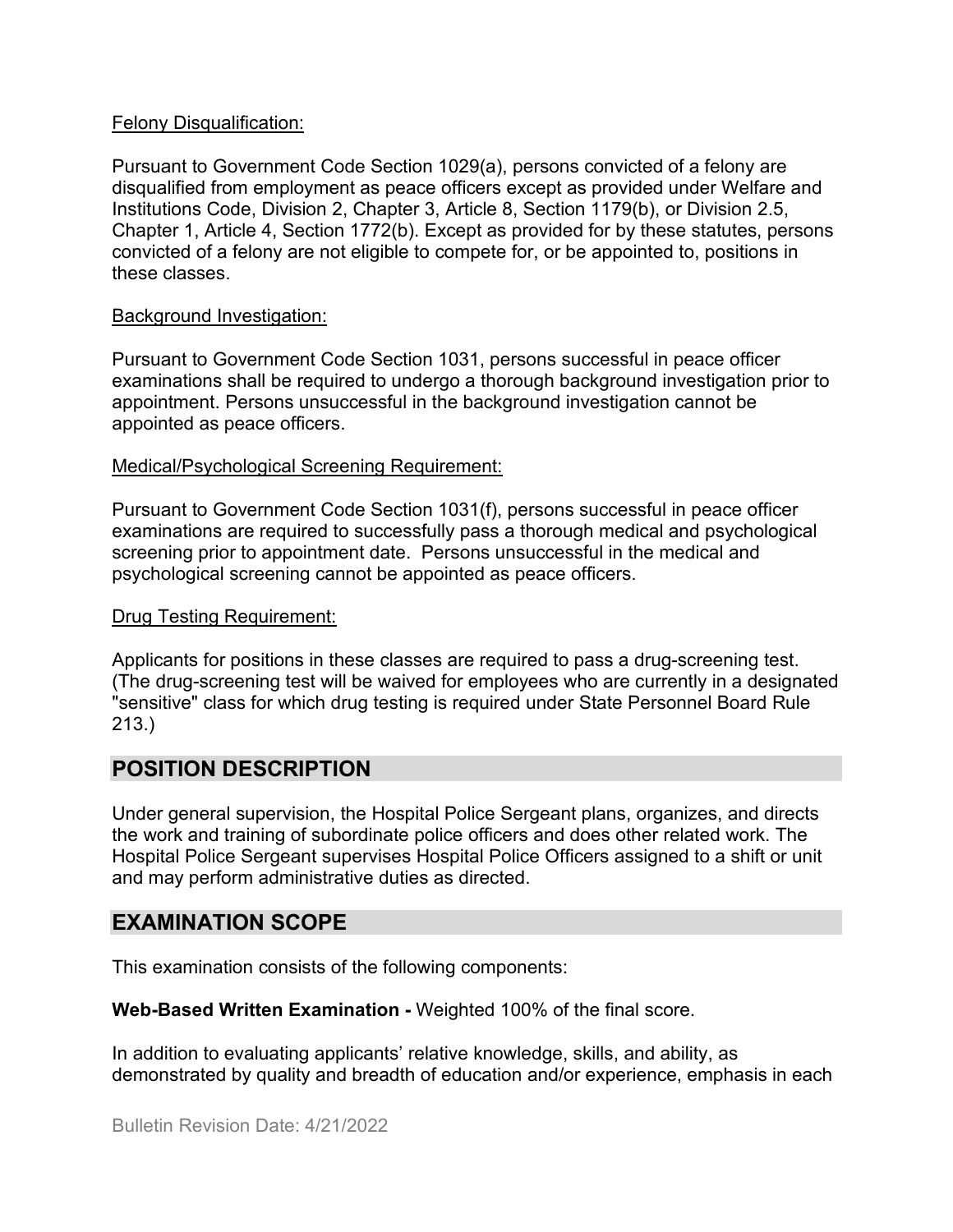exam component will be measuring competitively, relative job demands, each applicant's:

#### **Knowledge of:**

- 1. Basic principles and practices of law enforcement.
- 2. Basic arithmetic as applied in performing peace officer duties.
- 3. Procedures and laws on patrol operations, investigations, vehicle code enforcement, laws of arrest, search and seizure, and court operations.
- 4. Hospital and departmental rules, policies, and procedures regarding conduct and control of patients, staff, and visitors.
- 5. A supervisor's role in training and disciplinary procedures.
- 6. A supervisor's responsibility for promoting equal opportunity in hiring, employee development and promotion, and for maintaining a work environment that is free of discrimination and harassment.

#### **Ability to:**

- 1. Apply sound judgment in the enforcement of hospital rules and regulations and applicable State laws necessary for the protection of persons and property.
- 2. Physically apprehend and control patients or law violators.
- 3. Remain calm, and think and act quickly in an emergency.
- 4. Adopt an effective course of action in dealing with unusual situations.
- 5. Use patience, tact, and impartiality in handling disturbances and confrontations.
- 6. Communicate convincingly and effectively.
- 7. Work closely with medical and nursing staff to resolve patient-related problems.
- 8. Deal effectively with patients, the public, and other law enforcement agencies.
- 9. Prepare clear and concise reports.
- 10.Plan, organize, and direct the work of others.
- 11.Interpret and apply hospital and departmental policies and procedures.
- 12.Effectively promote equal opportunity in employment and maintain a work environment that is free of discrimination and harassment.

## **ELIGIBLE LIST INFORMATION**

A Departmental, Open eligible list for the **Hospital Police Sergeant** classification will be established for:

#### **Department of State Hospitals**

The names of **successful** competitors will be merged onto the eligible list in order of final score regardless of exam date. Eligibility expires **Twelve (12) months** after it is established. Applicants must then retake the examination to reestablish eligibility.

Veterans' Preference will be granted for this examination. In accordance with Government Codes 18973.1 and 18973.5, whenever any veteran, or widow or widower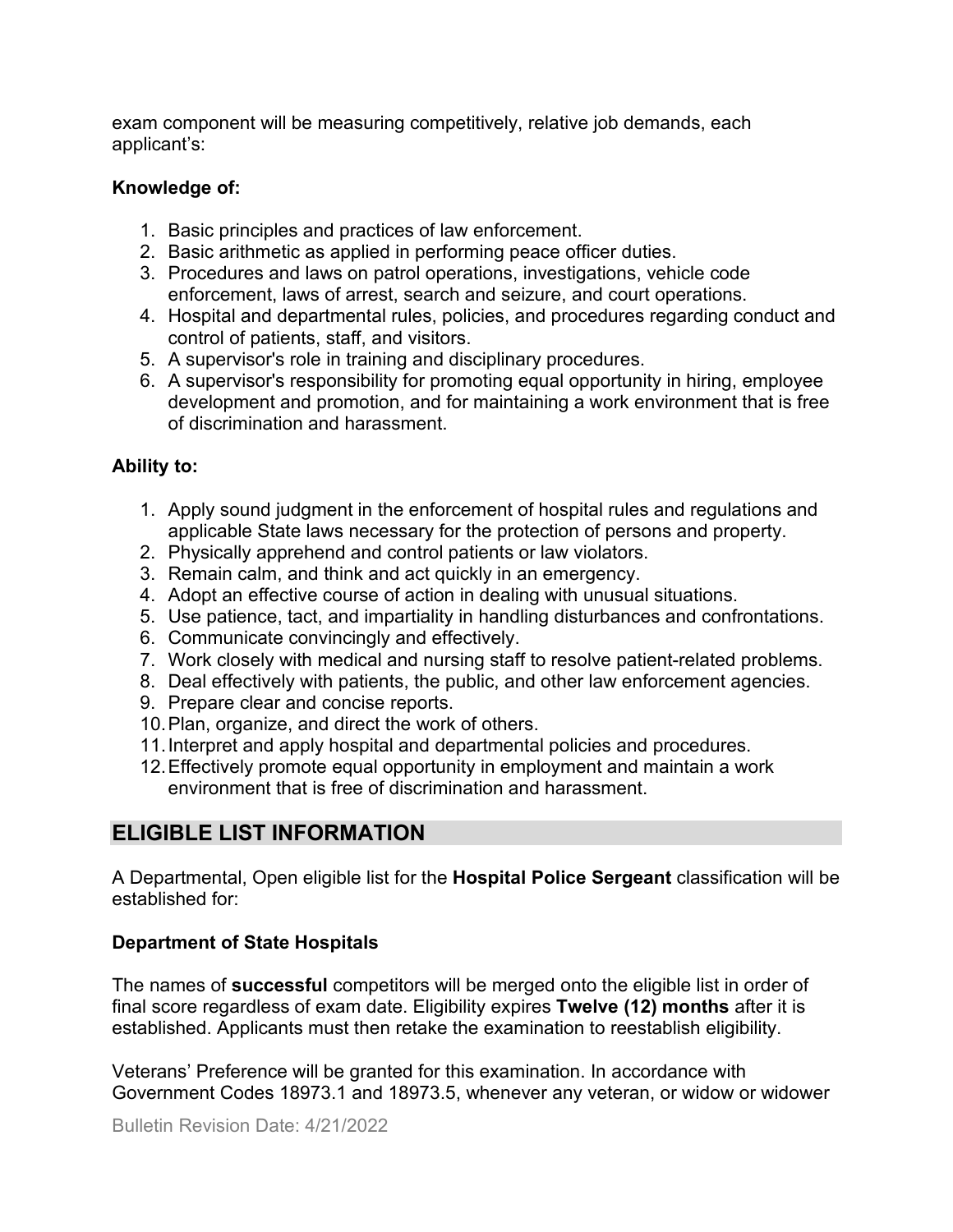of a veteran achieves a passing score on an open examination, he or she shall be ranked in the top rank of the resulting eligible list.

Veterans status is verified by the California Department of Human Resources (CalHR). Information on this program and the Veterans' Preference Application (Std. form 1093) is available online at the following website:

<https://www.jobs.ca.gov/CalHRPublic/Landing/Jobs/VeteransInformation.aspx>

Additional information on veteran benefits is available at the Department of Veterans Affairs.

Career credits are not granted for examinations administered on an Open or Promotional basis.

## **EXAMINATION INFORMATION**

## **This examination will consist of a Web-based Written Exam weighted 100%**

In order to obtain a position on the eligible list, a minimum rating of 70% must be attained. *Candidates who do not take the written examination during the scheduled testing window will be disqualified.*

## **PREPARING FOR THE EXAMINATION**

Here is a list of suggested resources to have available prior to taking the exam.

- 1. **Employment History:** Employment dates, job titles, organization names and addresses, names of supervisors or persons who can verify your job responsibilities, and phone numbers of persons listed above.
- 2. **Education:** School names and addresses, degrees earned, dates attended, courses taken (verifiable on a transcript), persons or office who can verify education, and phone numbers of persons or offices listed above.
- 3. **Training:** Class titles, certifications received, names of persons who can verify your training, and phone numbers of persons listed above.

## **TAKING THE EXAMINATION**

**Step 1. Submit your application following the instructions above. Please note: our primary communication method with you will be email; therefore, it is important that we have your correct email address on file.**

**Step 2. Candidates accepted into this exam will receive instructions for taking the Web-based Written Examination.**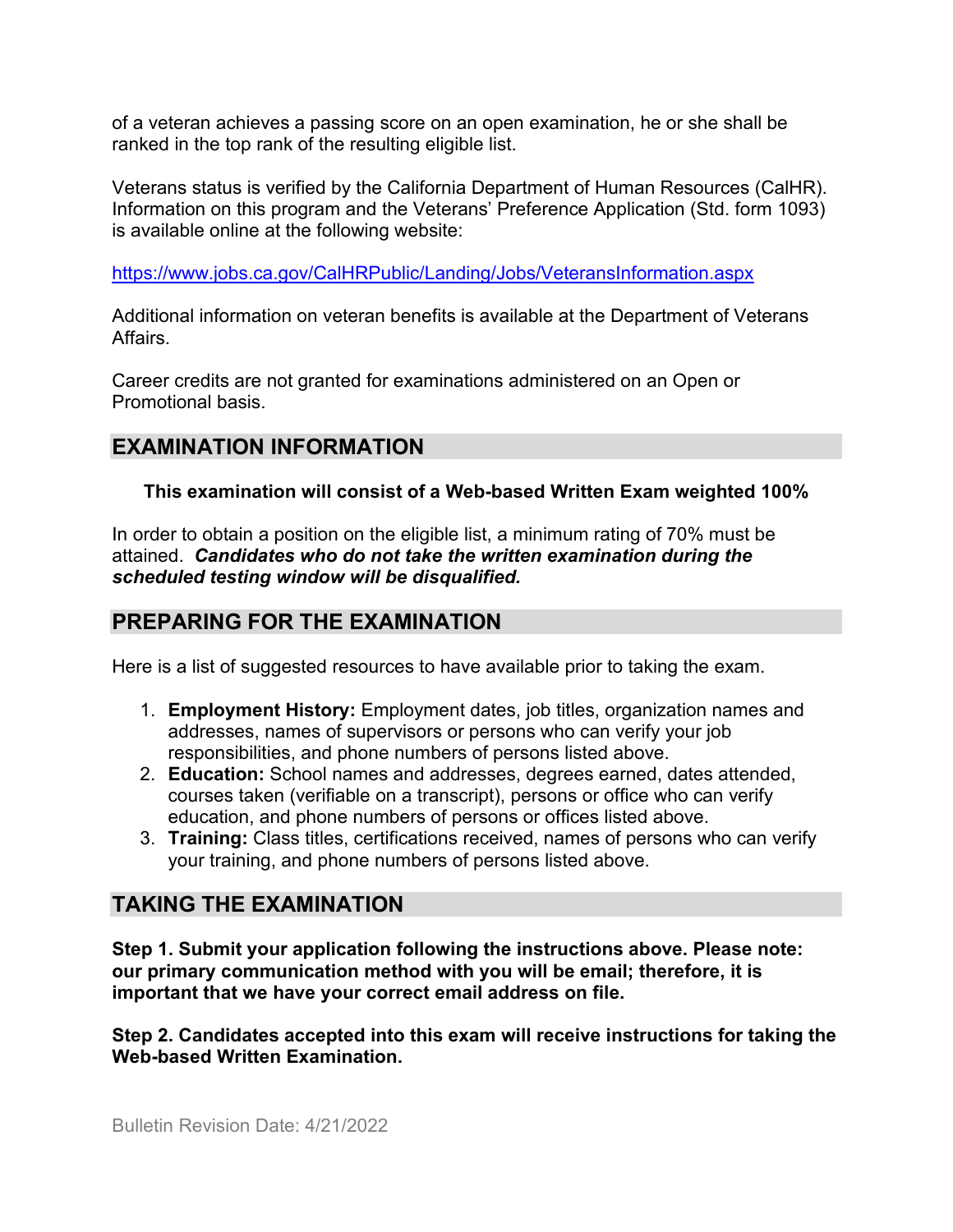## **CONTACT INFORMATION**

Questions relating to this exam should be directed to:

Department of State Hospitals Selection Services Unit Monday through Friday, 8am to 5pm (excluding State Holidays) Phone: 916-651-8832 Email: **[HospitalPoliceSergeant@dsh.ca.gov](mailto:HospitalPoliceSergeant@dsh.ca.gov)**

California Relay Service: 1-800-735-2929 (TTY), 1-800-735-2922 (Voice). TTY is a Telecommunications Device for the Deaf, and is reachable only from phones equipped with a TTY Device.

## **EQUAL OPPORTUNITY EMPLOYER**

The State of California is an equal opportunity employer to all, regardless of age, ancestry, color, disability (mental and physical), exercising the right of family care and medical leave, gender, gender expression, gender identity, genetic information, marital status, medical condition, military or veteran status, national origin, political affiliation, race, religious creed, sex (includes pregnancy, childbirth, breastfeeding, and related medical conditions), and sexual orientation.

#### **DRUG-FREE STATEMENT**

It is an objective of the State of California to achieve a drug-free State work place. Any applicant for State employment will be expected to behave in accordance with this objective, because the use of illegal drugs is inconsistent with the law of the State, the rules governing civil service, and the special trust placed in public servants.

#### **GENERAL INFORMATION**

Examination and/or Employment Application (STD 678) forms are available at the California Department of Human Resources, local offices of the Employment Development Department, and through your CalCareer Account at the following website:

#### **[http://www.CalCareers.ca.gov/](http://www.calcareers.ca.gov/)**

If you meet the requirements stated on this examination bulletin, you may take this examination, which is competitive. Possession of the entrance requirements does not assure a place on the eligible list. Your performance in the examination described in this bulletin will be rated against a predetermined job-related rating, and all applicants who pass will be ranked according to their score.